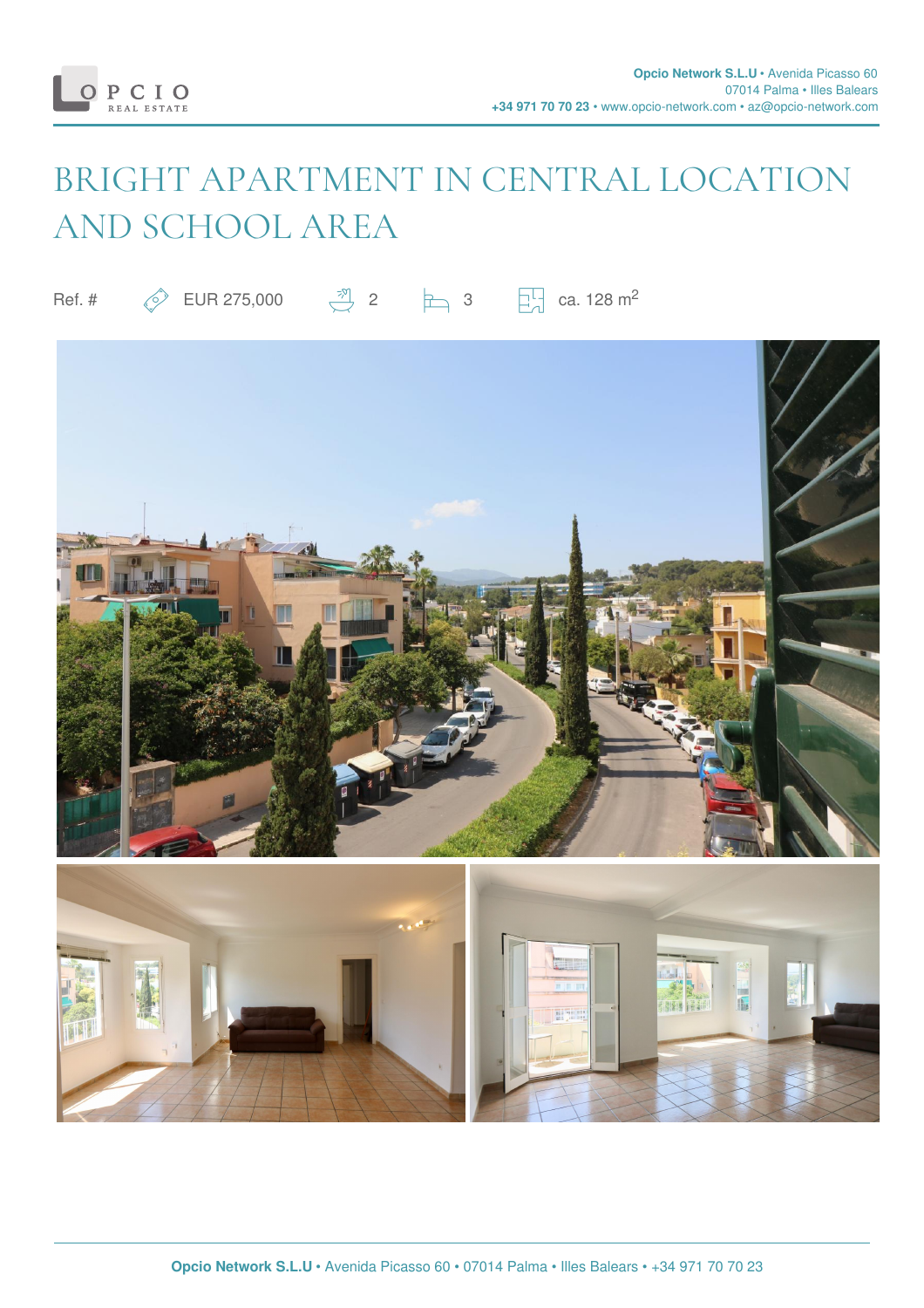

#### Description

Perfect location close to the School Area, this bright apartment has 128 m2 built area and are distributed as follows: -Living-dining room with access to a small balcony with nice views. -3 bedrooms, 2 of them double and with built-in wardrobes. -2 bathrooms. -Fully equipped kitchen and exit to laundry room. Good investment for rent!